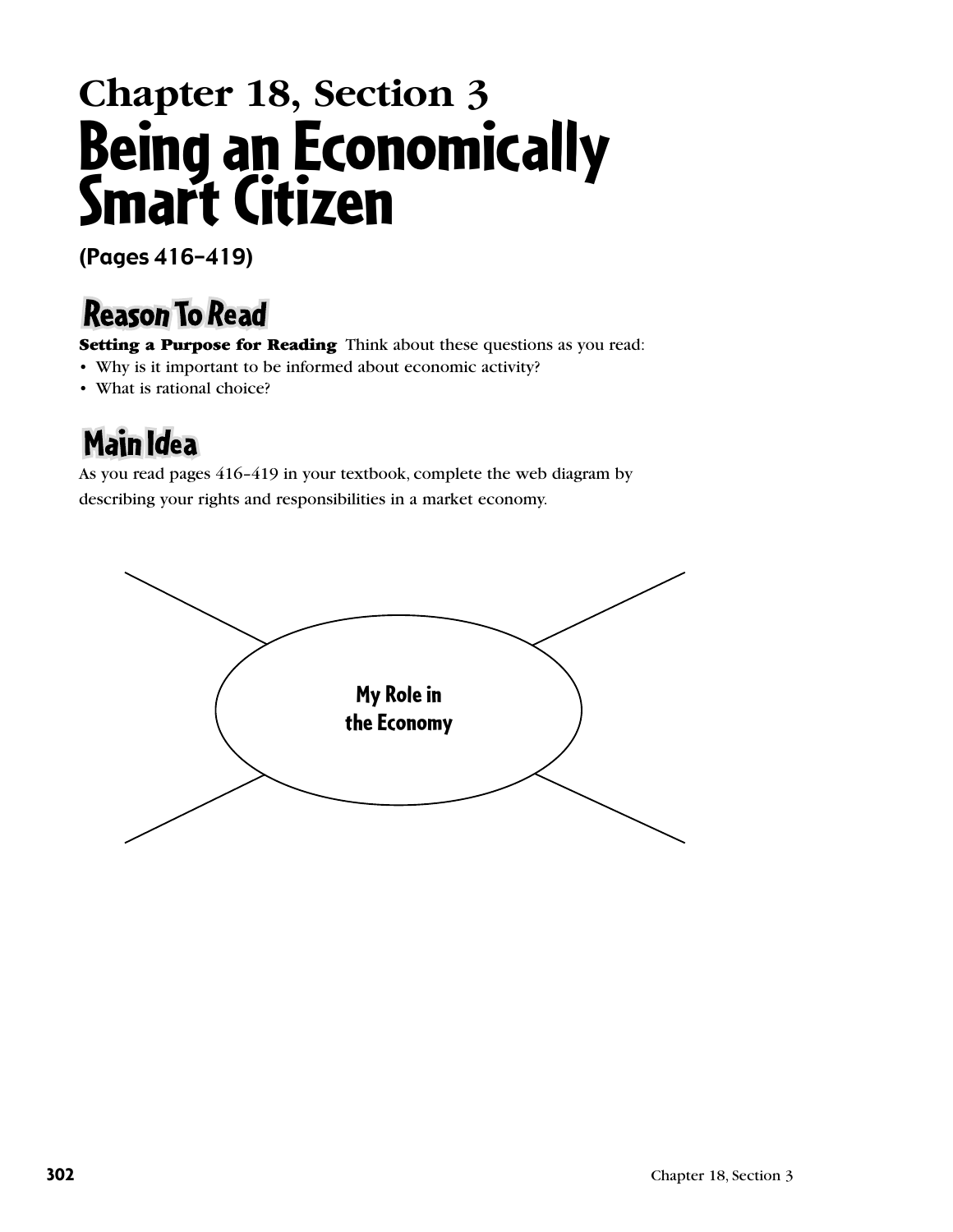



## Understanding Your Role in the Economy *(pages 416–418)*

| 2. A market economy is often based on _____________.<br>3. Three types of incentives used to persuade people to take certain<br>production of goods.<br><b>erms</b><br>Define or describe the following terms from this lesson.<br><b>To Know</b><br>the control of the control of the control of the control of the control of<br>market<br>economy<br>free<br>incentive | 4. The government uses incentives such as ______________ to encourage |            |                                                              |
|---------------------------------------------------------------------------------------------------------------------------------------------------------------------------------------------------------------------------------------------------------------------------------------------------------------------------------------------------------------------------|-----------------------------------------------------------------------|------------|--------------------------------------------------------------|
|                                                                                                                                                                                                                                                                                                                                                                           |                                                                       |            | make allocate resources based on supply, demand, and prices. |
|                                                                                                                                                                                                                                                                                                                                                                           |                                                                       |            |                                                              |
|                                                                                                                                                                                                                                                                                                                                                                           |                                                                       |            |                                                              |
|                                                                                                                                                                                                                                                                                                                                                                           |                                                                       |            |                                                              |
|                                                                                                                                                                                                                                                                                                                                                                           |                                                                       |            |                                                              |
|                                                                                                                                                                                                                                                                                                                                                                           |                                                                       |            |                                                              |
|                                                                                                                                                                                                                                                                                                                                                                           |                                                                       |            |                                                              |
|                                                                                                                                                                                                                                                                                                                                                                           |                                                                       |            |                                                              |
|                                                                                                                                                                                                                                                                                                                                                                           |                                                                       |            |                                                              |
|                                                                                                                                                                                                                                                                                                                                                                           |                                                                       |            |                                                              |
|                                                                                                                                                                                                                                                                                                                                                                           |                                                                       |            |                                                              |
|                                                                                                                                                                                                                                                                                                                                                                           |                                                                       |            |                                                              |
|                                                                                                                                                                                                                                                                                                                                                                           |                                                                       |            |                                                              |
|                                                                                                                                                                                                                                                                                                                                                                           |                                                                       |            |                                                              |
|                                                                                                                                                                                                                                                                                                                                                                           |                                                                       | capitalism |                                                              |
|                                                                                                                                                                                                                                                                                                                                                                           |                                                                       |            |                                                              |
|                                                                                                                                                                                                                                                                                                                                                                           |                                                                       | enterprise |                                                              |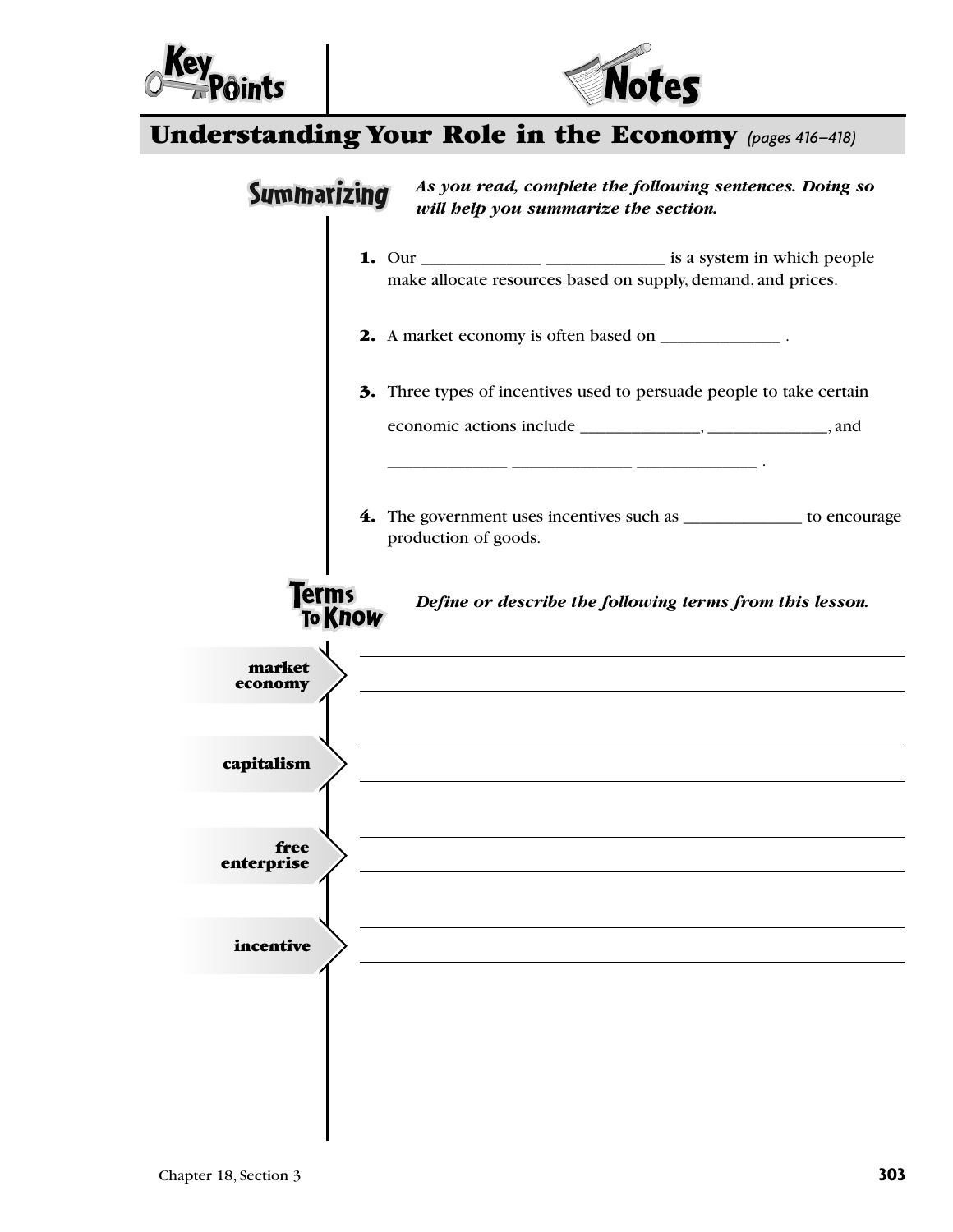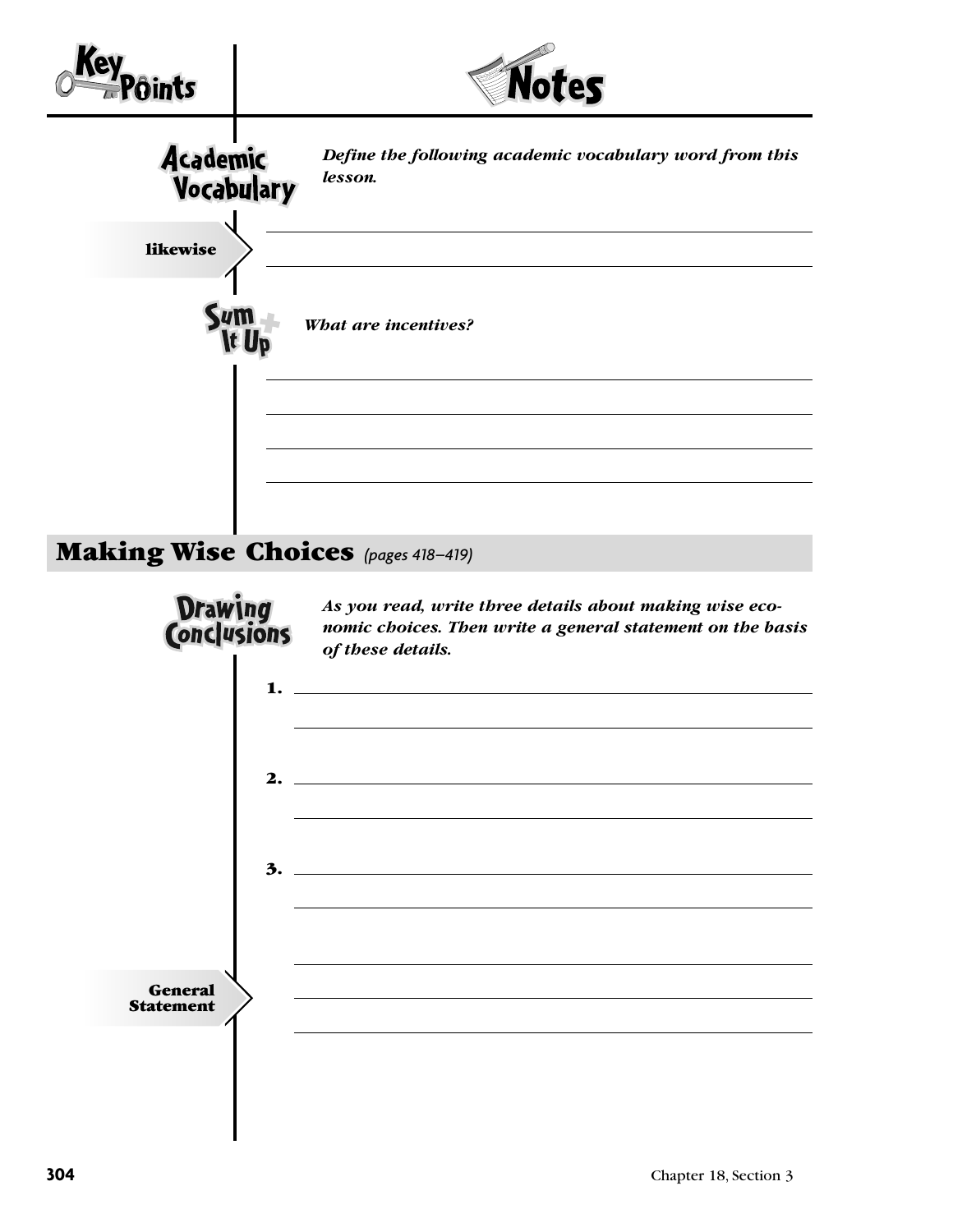